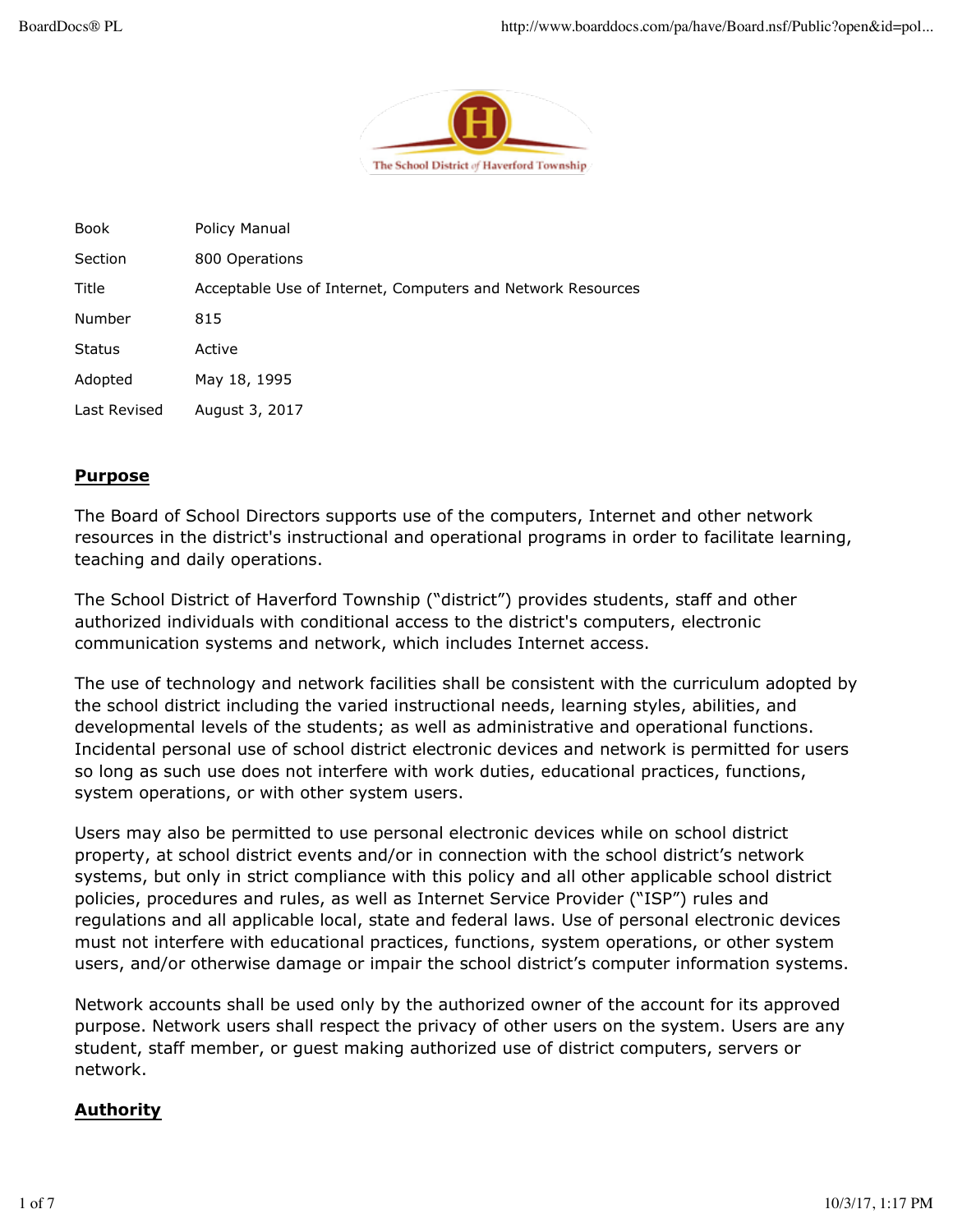The availability of access to electronic information does not imply endorsement by the district of the content, nor does the district guarantee the accuracy of information received. The district shall not be responsible for any information that may be lost, damaged or unavailable when using the network or for any information that is retrieved via the Internet.

The district shall not be responsible for any unauthorized charges or fees incurred by a user while accessing the Internet on any district technology nor for any losses or charges resulting from user's personal use of district technology.

The Board declares that computer and network use is a privilege, not a right. The district's computer and network resources are the property of the district. Users shall have no expectation of privacy in anything they create, store, send, delete, receive or display on or over the district's Internet, computers or network resources, including personal files or any use of the district's Internet, computers or network resources. The district reserves the right to monitor and log network access and use; monitor fileserver space utilization by district users; or deny access to prevent unauthorized, inappropriate or illegal activity and may revoke access privileges and/or administer appropriate disciplinary action. The district shall cooperate to the extent legally required with the ISP, local, state and federal officials in any investigation concerning or related to the misuse of the district's Internet, computers and network resources. [1][2][3][4][5]

The district reserves the right to restrict access to any Internet sites or functions it deems inappropriate, or the use of software and/or online server blocking including technology protection measure(s) that blocks or filters access to inappropriate matter by Users.<sup>[6][7][8]</sup>

# **Delegation of Responsibility**

The district shall make every effort to ensure that this resource is used responsibly by students and staff.

The district shall inform staff, students, parents/guardians and other users about this policy through employee and student handbooks, posting on the district website, and by other appropriate methods. A copy of this policy shall be provided to parents/guardians, upon written request.<sup>[7]</sup>

Users of district networks or district-owned equipment shall, prior to being given access or being issued equipment, sign user agreements, as required by the district, acknowledging awareness of the provisions of this policy, and awareness that the district uses monitoring systems to monitor and detect inappropriate use.

The Superintendent or designee shall be responsible for recommending technology and developing procedures used to determine whether the district's computers are being used for purposes prohibited by law or for accessing sexually explicit materials. The procedures shall include but not be limited to:[6][8][9]

- 1. Utilizing a technology protection measure that blocks or filters Internet access for minors and adults to certain visual depictions that are obscene, child pornography, harmful to minors with respect to use by minors, or determined inappropriate for use by minors by the Board.
- 2. Maintaining and securing a usage log.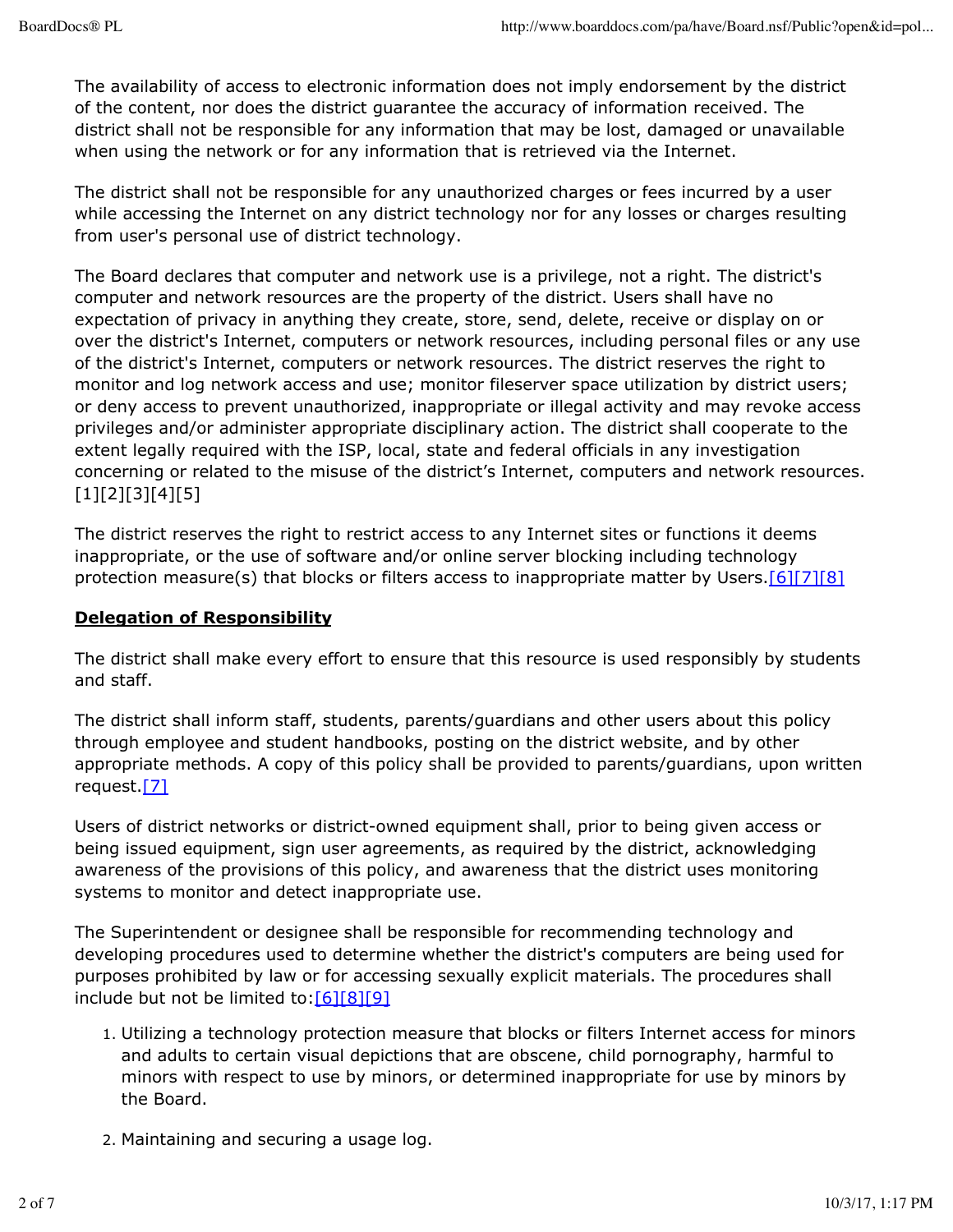3. Monitoring online activities of minors.

The Superintendent or designee shall develop and implement administrative regulations that ensure students are educated on network etiquette and other appropriate online behavior, including:[8]

- 1. Interaction with other individuals on social networking websites and in chat rooms.
- 2. Cyberbullying awareness and response. $[10][11]$

#### Safety

It is the district's goal to protect users of the network from harassment and unwanted or unsolicited electronic communications. Any network user who receives threatening or unwelcome electronic communications or inadvertently visits or accesses an inappropriate site shall report such immediately to a teacher or administrator. Network users shall not reveal personal information to other users on the network, including chat rooms, email, social networking websites, etc.

Internet safety measures shall effectively address the following:[8][9]

- 1. Control of access by minors to inappropriate matter on the Internet and World Wide Web.
- 2. Safety and security of minors when using electronic mail, chat rooms, and other forms of direct electronic communications.
- 3. Prevention of unauthorized online access by minors, including "hacking" and other unlawful activities.
- 4. Unauthorized disclosure, use, and dissemination of personal information regarding minors.
- 5. Restriction of minors' access to materials harmful to them.

### **Definitions**

The term child pornography is defined under both federal and state law.

**Child pornography** - under federal law, is any visual depiction, including any photograph, film, video, picture, or computer-generated image or picture, whether made or produced by electronic, mechanical, or other means, of sexually explicit conduct, where: $[12]$ 

- 1. The production of such visual depiction involves the use of a minor engaging in sexually explicit conduct;
- 2. Such visual depiction is a digital image, computer image, or computer-generated image that is, or is indistinguishable from, that of a minor engaging in sexually explicit conduct; or
- 3. Such visual depiction has been created, adapted, or modified to appear that an identifiable minor is engaging in sexually explicit conduct.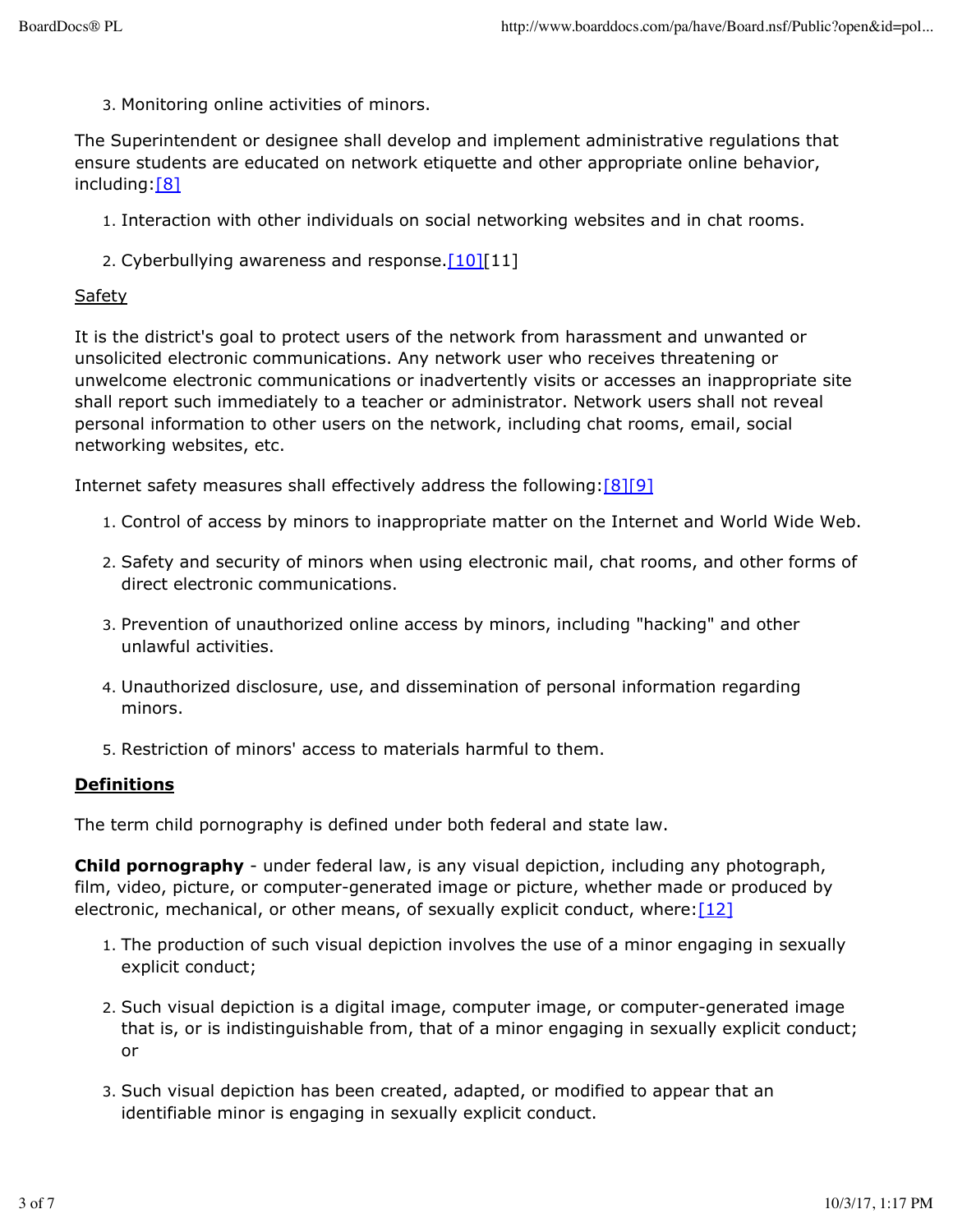**Child pornography** - under state law, is any book, magazine, pamphlet, slide, photograph, film, videotape, computer depiction or other material depicting a child under the age of eighteen (18) years engaging in a prohibited sexual act or in the simulation of such act. [13]

The term harmful to minors is defined under both federal and state law.

**Harmful to minors** - under federal law, is any picture, image, graphic image file or other visual depiction that: [6][8]

- 1. Taken as a whole, with respect to minors, appeals to a prurient interest in nudity, sex or excretion;
- 2. Depicts, describes or represents in a patently offensive way with respect to what is suitable for minors, an actual or simulated sexual act or sexual contact, actual or simulated normal or perverted sexual acts, or lewd exhibition of the genitals; and
- 3. Taken as a whole lacks serious literary, artistic, political or scientific value as to minors.

**Harmful to minors** - under state law, Is any depiction or representation in whatever form, of nudity, sexual conduct, sexual excitement, or sadomasochistic abuse, when it: $[14]$ 

- 1. Predominantly appeals to the prurient, shameful, or morbid interest of minors;
- 2. Is patently offensive to prevailing standards in the adult community as a whole with respect to what is suitable for minors; and
- 3. Taken as a whole lacks serious literary, artistic, political, educational or scientific value for minors.

**Obscene** - any material or performance, if: [14]

- 1. The average person applying contemporary community standards would find that the subject matter taken as a whole appeal to the prurient interest;
- 2. The subject matter depicts or describes in a patently offensive way, sexual conduct described In the law to be obscene; and
- 3. The subject matter, taken as a whole, lacks serious literary, artistic, political, educational or scientific value.

**Technology protection measure** - a specific technology that is intended to blocks or filters Internet access to visual depictions that are obscene, child pornography or harmful to minors.<sup>[8]</sup>

### Prohibitions

Users are expected to act in a responsible, ethical and legal manner in accordance with district policy, accepted rules of network etiquette, and federal and state law. Specifically, the following uses are prohibited:

- 1. Facilitating illegal activity.
- 2. Commercial or for-profit purposes.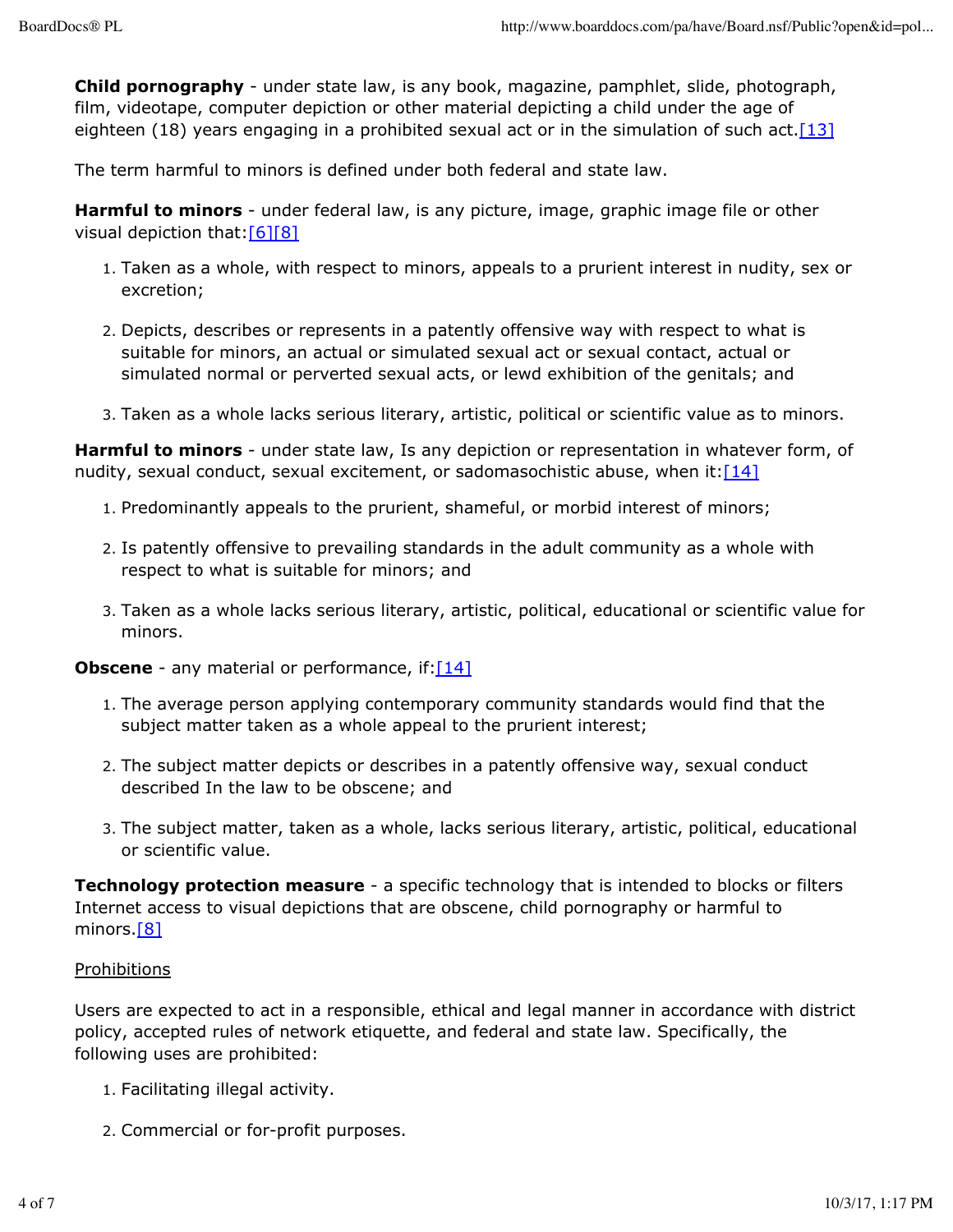- 3. Product advertisement or political lobbying.
- 4. Bullying/Cyberbullying.[10][11]
- 5. Hate mail, discriminatory remarks, and offensive or inflammatory communication.
- 6. Unauthorized or illegal installation, distribution, reproduction, or use of copyrighted materials.
- 7. Accessing, sending, receiving, transferring, viewing, sharing or downloading obscene, pornographic, lewd, or otherwise illegal materials, images or photographs.[15]
- 8. Intentional obtaining or modifying of files, passwords, and data belonging to other users.
- 9. Impersonation of another user, anonymity, and pseudonyms.
- 10. Fraudulent copying, communications, or modification of materials in violation of copyright laws.[16]
- 11. Loading or using of unauthorized games, programs, files, or other electronic media.
- 12. Disruption of the work of other users.
- 13. Destruction, modification, abuse or unauthorized access to network hardware, software and files.
- 14. Accessing the Internet, district computers or other network resources without authorization.
- 15. Disabling or bypassing the Internet blocking/filtering software without authorization.
- 16. Accessing, sending, receiving, transferring, viewing, sharing or downloading confidential information without authorization.

#### **Security**

System security is protected through the use of passwords. Failure to adequately protect or update passwords could result in unauthorized access to personal or district files. To protect the integrity of the system, these guidelines shall be followed:

- 1. Employees and students shall not reveal their passwords to another individual.
- 2. Users are not to use a computer that has been logged in under another student's or employee's name.
- 3. Any user identified as a security risk or having a history of problems with other computer systems may be denied access to the network.

### **Copyright**

The illegal use of copyrighted materials is prohibited. Any data uploaded to or downloaded from the network shall be subject to fair use guidelines and applicable laws and regulations. [16][17]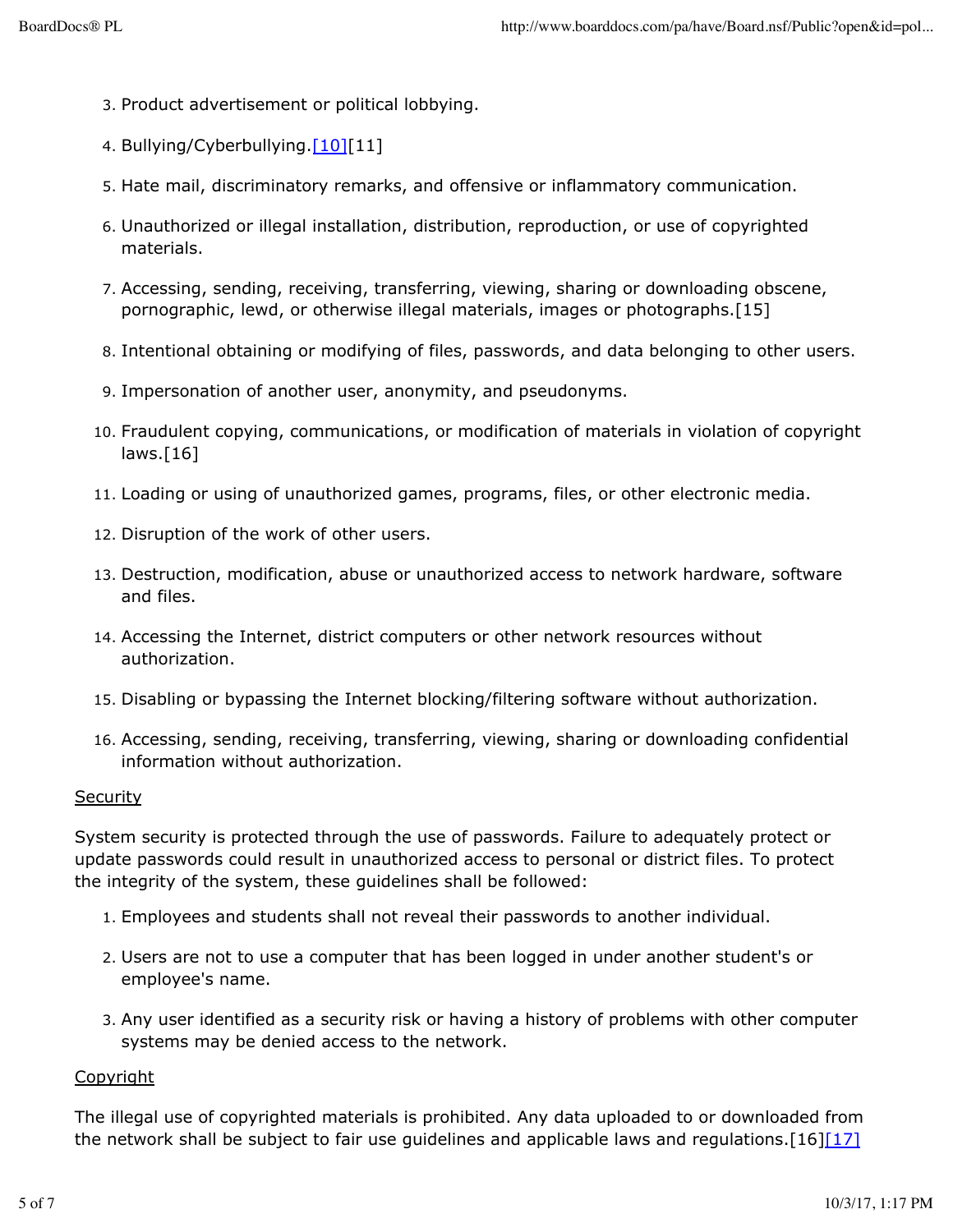### District Website

The district shall establish and maintain a website and shall develop and modify its web pages to present information about the district under the direction of the Superintendent or designee. All district employees publishing content shall comply with this and other applicable district policies.

Users shall not copy or download information from the district website and disseminate such information on unauthorized web pages without authorization from the building principal.

### Consequences for Inappropriate Use

The network user shall be responsible for damages to the equipment, systems, and software resulting from deliberate or willful acts.<sup>[7]</sup>

Illegal use of the network; intentional deletion or damage to files or data belonging to others; copyright violations; and theft of services shall be reported to the appropriate legal authorities for possible prosecution.

General rules for behavior and communications apply when using the Internet, in addition to the stipulations of this policy.

Vandalism shall result in loss of access privileges, disciplinary action, and/or legal proceedings. **Vandalism** is defined as any malicious attempt to harm or destroy data of another user, Internet or other networks; this includes but is not limited to uploading or creating computer viruses.

Failure to comply with this policy or inappropriate use of the Internet, district network or computers shall result in usage restrictions, loss of access privileges, disciplinary action, and/or legal proceedings.[1][2][3][4][5]